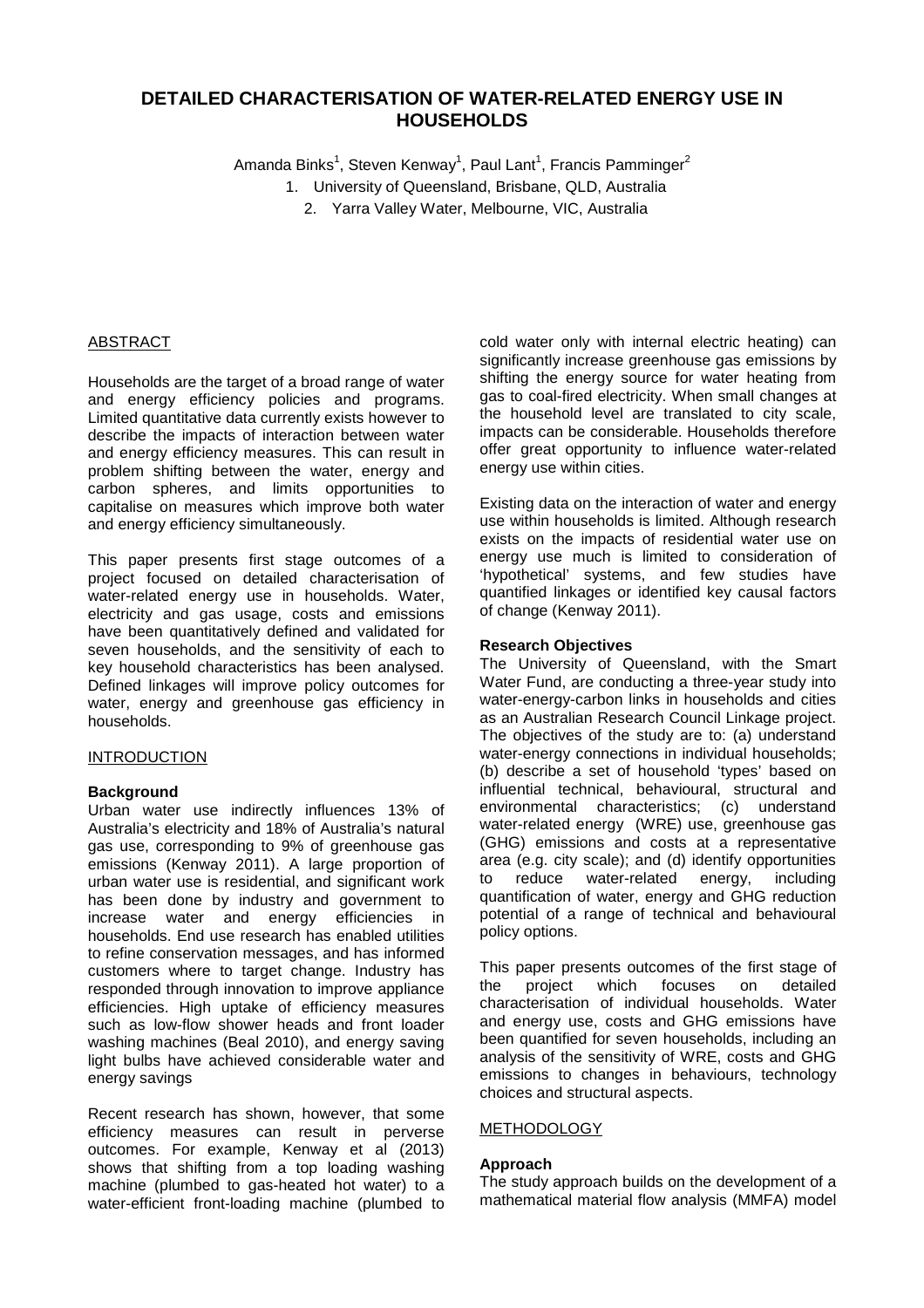for residential water and energy use by Kenway et al (2013). The MMFA model is a bottom-up material and energy balance model of a single household, based on 132 input parameters. Input parameters have been designed to take into account the influence of behaviours (e.g. shower frequency and duration), water-using technologies and fittings (e.g. washing machine specifications, shower head flow rate), physical environments (e.g. average air temperature), plumbing configurations (e.g. hot and cold tap connections), building design and associated losses or gains (e.g. distance from hot water system to taps), and water heating system types and energy sources. Each parameter is assigned a probability distribution function to account for uncertainty during simulation.

The MMFA model returns a detailed set of over 400 output metrics describing water use, energy use (by individual energy source), WRE, costs and GHG emissions for each subsystem (e.g. shower, washing machine) within the household. Results are validated against historical water, electricity and natural gas usage records for each household. The model also allows for testing of the sensitivity of each output to changes in each input parameter, to identify which parameters have the most significant impact on overall water and energy use, costs and GHG emissions.

The aim of this research is to further test and validate the MMFA model by characterising an additional five Melbourne households (further to two Queensland households), results of which will be used to describe a set of household 'types'. These will then be used to scale up to a regional analysis and test a range of water and energy efficiency policy scenarios. The overall goal of the work is to better understand the trade-offs between water and energy efficiencies, and to identify opportunities to reduce water-related energy including quantification of water, energy, cost and GHG reduction potential.

#### **Model Development and Validation**

Individual household data has been collected through detailed surveys including behavioural interviews and technical audits of fittings, fixtures, appliances, and structural and environmental aspects. Key attributes of surveyed households are summarised in Table 1. This information has been used to generate probability distribution functions for all 132 water and energy use input parameters for MMFA modelling.

Model outputs include end-use breakdowns of water-related energy use, natural gas use, electricity use, greenhouse gas emissions and costs for each household modelled.

To test the accuracy of the model, modelled outputs for total water use, electricity use and natural gas use are compared against annual average consumption from actual water, electricity and natural gas billing data for each household. The aim of this process is to validate the model, by showing that the sum of individual end use estimates generated by the model for water, electricity and natural gas equals the total actual use for the modelled period. The validation process is iterative, as better information is collected to refine model input parameters and increase model accuracy.

First pass modelling has been conducted for the households based on data collected during household audits and behavioural interviews. Validation outcomes are presented in Table 2 with the corresponding model outputs presented in Table 3.

Model development and validation is ongoing, focused on the collection of more detailed datasets to increase accuracy in model input parameters. This processs will conclude with well-validated models for each household, providing confident estimates of individual household end uses and in particular detailed information on the interactions between water, energy and carbon.

A sensitivity analysis has also been performed on the first pass model to understand which technical and behavioural characteristics have the greatest impact on total water, electricity and gas use and water-related energy use, costs and GHG emissions. Table 4 presents an overview of the model parameters for which a 10% change in input value results in a greater than 5% change in total modelled water, electricity or natural gas usage.

#### **Application of Model Outcomes**

Validated model results for the seven case studies will provide a detailed set of output metrics related to water and energy use for each household, based on bottom-up physical relationships. This will allow for fine-scale exploration of complex relationships between water and energy use at the household level and enables tracking of flow-on effects of changes in the system. Results of the sensitivity analysis will allow identification of key behavioural and technical 'levers' in water-related energy use in households. This will inform definition of a set of 'household types' describing variations of influential water and energy use characteristics.

Detailed regional level data sets are being collated to apply these household types for city-scale analysis, including appliance stock and usage data and residential end use monitoring data from water utilities, suburb level aggregated smart energy meter data from energy distributors and retailers, and census demographic data.

# **RESULTS**

#### **First Pass Model Results**

The results of modelling based on household survey data indicate that water-related energy use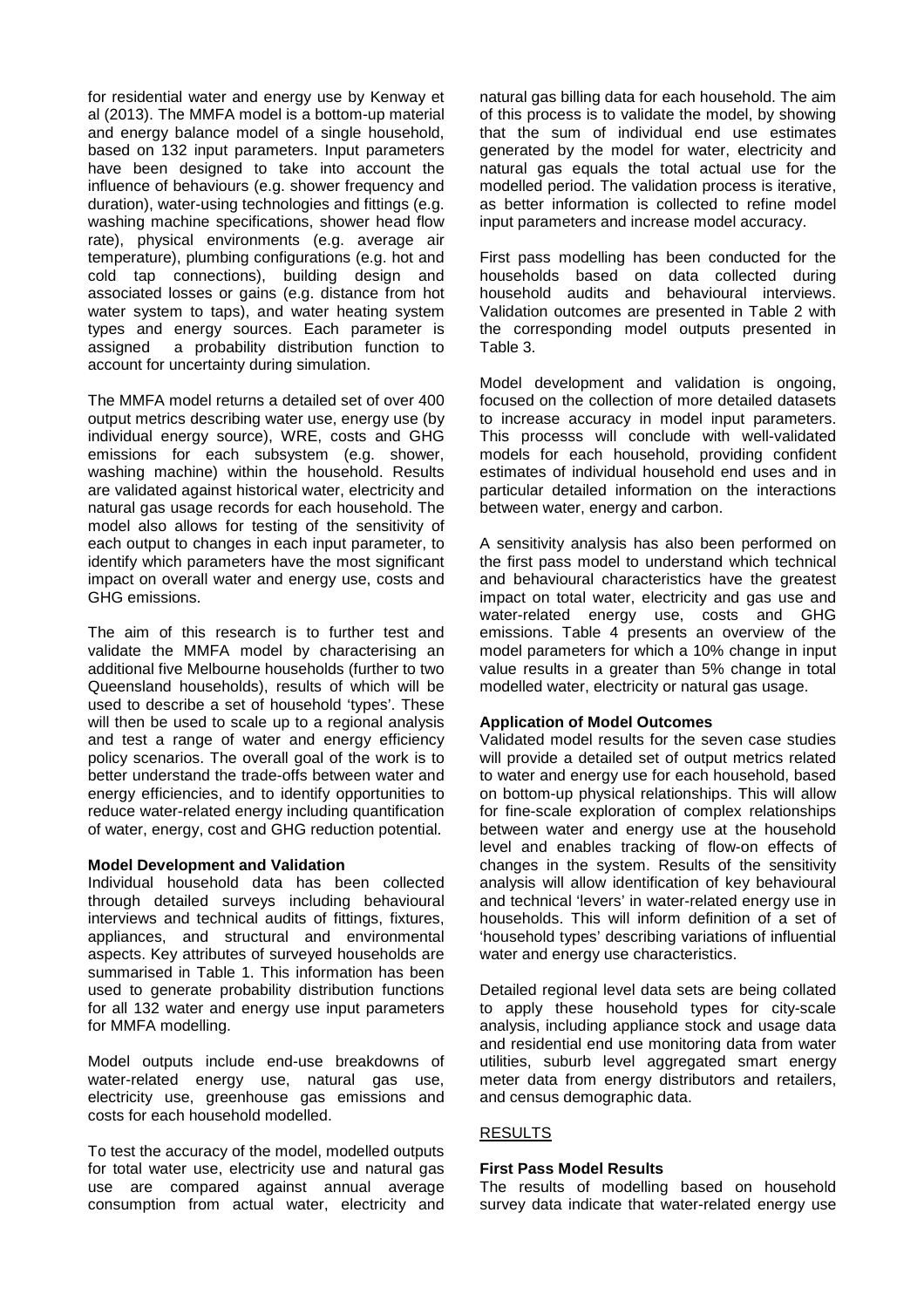within the sampled households ranges from 5 to 20 kWh/hh.day (corresponding to 2.5-5.0 kWh/person.day) (Table 3). These figures comprise between 15% and 50% of total household energy use.

Estimates of greenhouse gas emissions resulting from water-related energy use range between 3 to 15 kg  $CO<sub>2</sub>$ -e/hh.day (corresponding to a range of 1 to 3.5 kg  $CO<sub>2</sub>$ -e/person.day), representing 10% to 45% of total estimated household greenhouse gas emissions.

Outcomes of the sensitivity analysis suggest that frequency of showers and clothes-washer usage are consistently influential on water and energy use across almost all households (Table 5). Cold water temperature is also indicated as a driver for waterrelated energy usage.

## **Data Accuracy**

While significant effort was devoted to accurately estimating household water and energy end use characteristics during the household surveys, participant understanding of behaviours (such as frequency and duration of usage) is imperfect and contributes to model inaccuracies. Additional work is being undertaken to improve confidence in this data, and detailed data from a number of sources has been compiled to this end.

Yarra Valley Water have contributed high-resolution water meter data for each of the participating households, to which pattern recognition software will be applied to disaggregate the data into individual water end use events. This will significantly improve the statistical accuracy of water end use frequency, duration and usage volume parameters for input into MMFA modelling. Households participants have also provided detailed smart energy meter data, which will be compared against high-resolution water meter data to improve understanding of energy intensity of water end uses.

First pass results suggest that shower input parameters have significant impact on model results (Table 4). To improve confidence in these parameters, through collaboration with Eawag (Switzerland) a number of Amphiro meters have also been installed in households. The Amphiro is a self-powered water and energy meter for showers, logging detailed data for up to 400 shower events. This has enabled collection of data on frequency, duration, temperature and flow rate of individual shower events, which will be used to refine model inputs including parameter probability distribution functions.

The high resolution datasets described above will allow for a high degree of accuracy in model results, in particular for outcomes of the sensitivity analysis. This will facilitate confident identification of parameters of key influence ('levers') in waterrelated energy use, associated costs and emissions. Understanding of these factors will inform the development of household 'types' which will form the basis of larger scale analysis of a representative city area in further stages of the project.

## **Limitations**

The MMFA model currently facilitates static analysis for a single day. Analysis to date has focused on an 'annual average' day for a specified year of collected data, with probability distribution functions assigned to each input parameter indicating likely range of variability in outputs. A summer and winter average day analysis is currently being undertaken for all households to improve understanding of temporal variability in water-related energy use.

Households surveyed to date are all detached dwellings and do not include multi-unit residences. The objective of this stage of the project was further testing and validation of the MMFA model, and sample data was not intended to represent all household types. It is recognised that different residential types will vary in key characteristics, and further work will adress this.

## DISCUSSION

## **Implications of Results**

Results of this research will have implications for the residential sector, water industry, energy industry, building industry, appliance manufacturers, efficiency labelling, environmental agencies and social welfare organisations. Of relevance to the water industry, increased knowledge of water-energy interactions within households will contribute to a clearer understanding of the role of demand-side management in reducing system-wide energy demand and carbon footprints. This will provide the opportunity to target investment for increased efficiency in water service provision. It will quanitfy the impact that demand-side management options may provide compared to supply side infrastructure management. It will also quantify current efficiency programs, which can all contribute to improving customer messaging to provide options to decrease water use, energy use, GHG emissions, and ultimately utility bills.

Insight into the role of water and energy end uses in driving household costs will be particularly pertinent for social welfare organisations and will assist in identifying initiatives to help households, particularly lower income and concession holders, to limit living costs.

Improved information on the role of water-use in driving peak energy demand will be of interest to the energy sector, as they seek demand-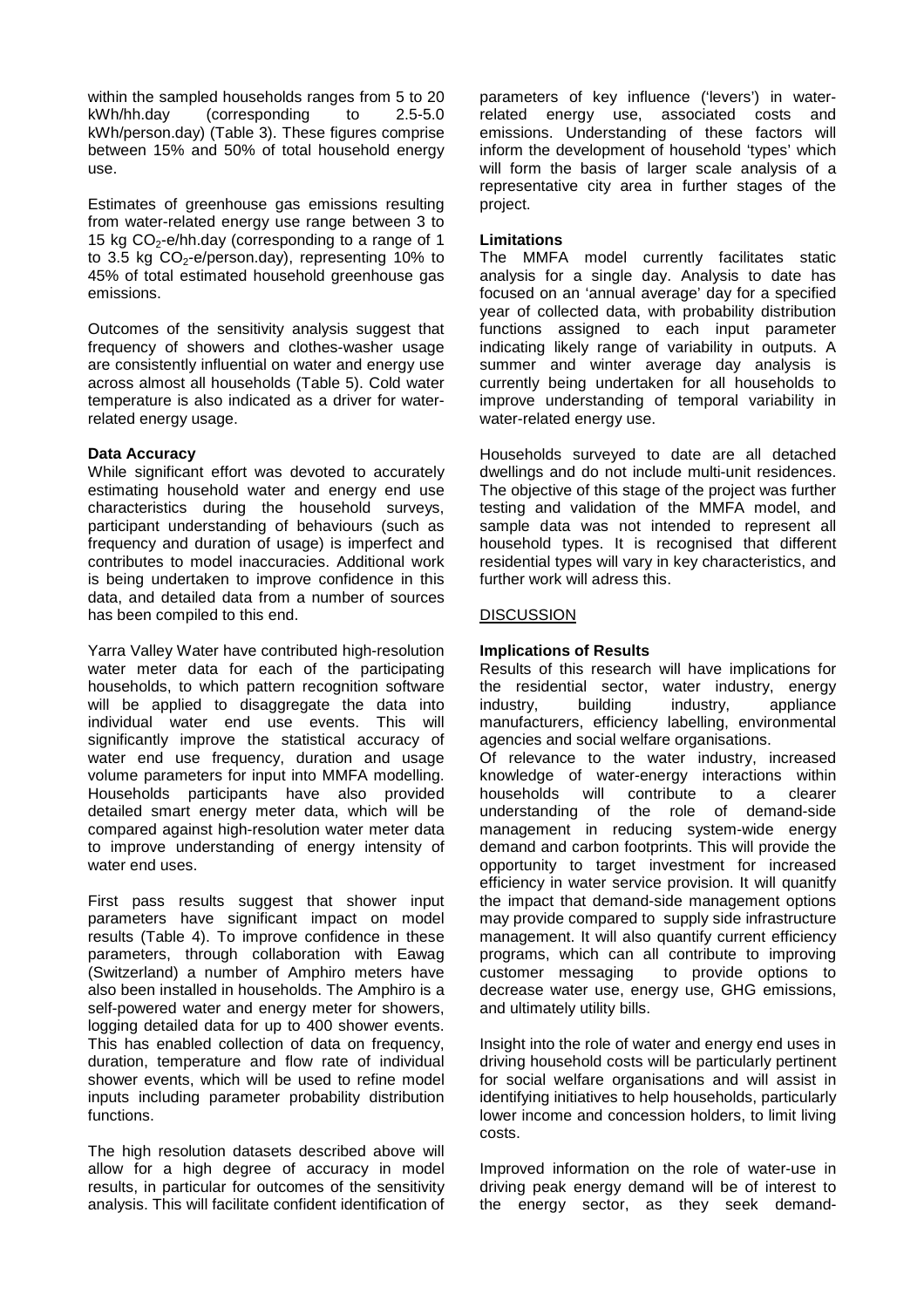management solutions to defer costly infrastructure investment. One hypothesis is that incentives for indirect energy management through water demand management at peak times may prove equally or more effective than those targeting direct energy end uses.

Environmental regulators, the green buildings industry and appliance efficiency bodies will have an interest in detailed information regarding the impact of appliance specifications, plumbing configurations and structural design features on household GHG intensity, as it will have implications regarding the effectiveness of benchmarking, rating and labelling schemes and environmental design codes.

## **Further Work**

Results of the sensitivity analysis from the first stage of this project will be used to inform the definition of household 'types', which will be defined by combinations of the most significantly influential input parameters upon water-related energy use.

Based upon these household types, water-related energy use characteristics for a representative area (e.g. city-scale) will be modelled. Analysis will draw on detailed regional-level datasets including appliance stock and usage data and residential end use monitoring data from water utilities, suburb level aggregated smart energy meter data from energy distributors and retailers, and census demographic data.

Scaled up modelling for the representative area will be used to test the efficacy of a range of water and energy efficiency policy scenarios, including quantification of water, energy, cost and GHG reduction potential. An industry consultation group from a broad range of sectors including water supply, energy supply, environmental regulation, building regulation, technology development, efficiency labelling, social welfare and behaviour change stakeholders has been formed to contribute to design of policy scenarios for analysis.

#### **CONCLUSION**

The first stage of this project provides significant insight into key levers of influence for water-related energy in households and cities, including detailed quantification of WRE. This insight has potential implications for the rigorous identification of leastcost solutions across water and energy for cities today and into the future.

#### ACKNOWLEDGMENTS

The authors wish the acknowledge the generous contributions to this research made by Peter Roberts, Yarra Valley Water, City West Water, South East Water, Melbourne Water, Jemena, Eawag (ETH Zurich) and all household participants. This research is supported by the Smart Water Fund in addition to the Australian Research Council's Linkage Projects funding scheme (project number LP120200745).

# REFERENCES

- Beal, C., Stewart, R., Huang, T. (2010). South East Queensland Residential End Use Study: Baseline Results - Winter 2010, Urban Water Security Research Alliance. **Technical Report No. 31**.
- Kenway, S., Lant, P., Priestley, A., Daniels, P. (2011). "The connection between water and energy in cities: a review." Water Science and Technology **63**(9): 1983-1990.
- Kenway, S., Lant, P., Priestley, T. (2011). "Quantifying water-energy links and related carbon emissions in cities." Journal of Water and Climate Change **2**(4): 247-259.
- Kenway, S., Scheidegger, R., Larsen, TA., Lant, P., Bader, HP. (2013). "Water-related energy in households: a model designed to understand the current state and simulate possible measures." Energy and Buildings **58**.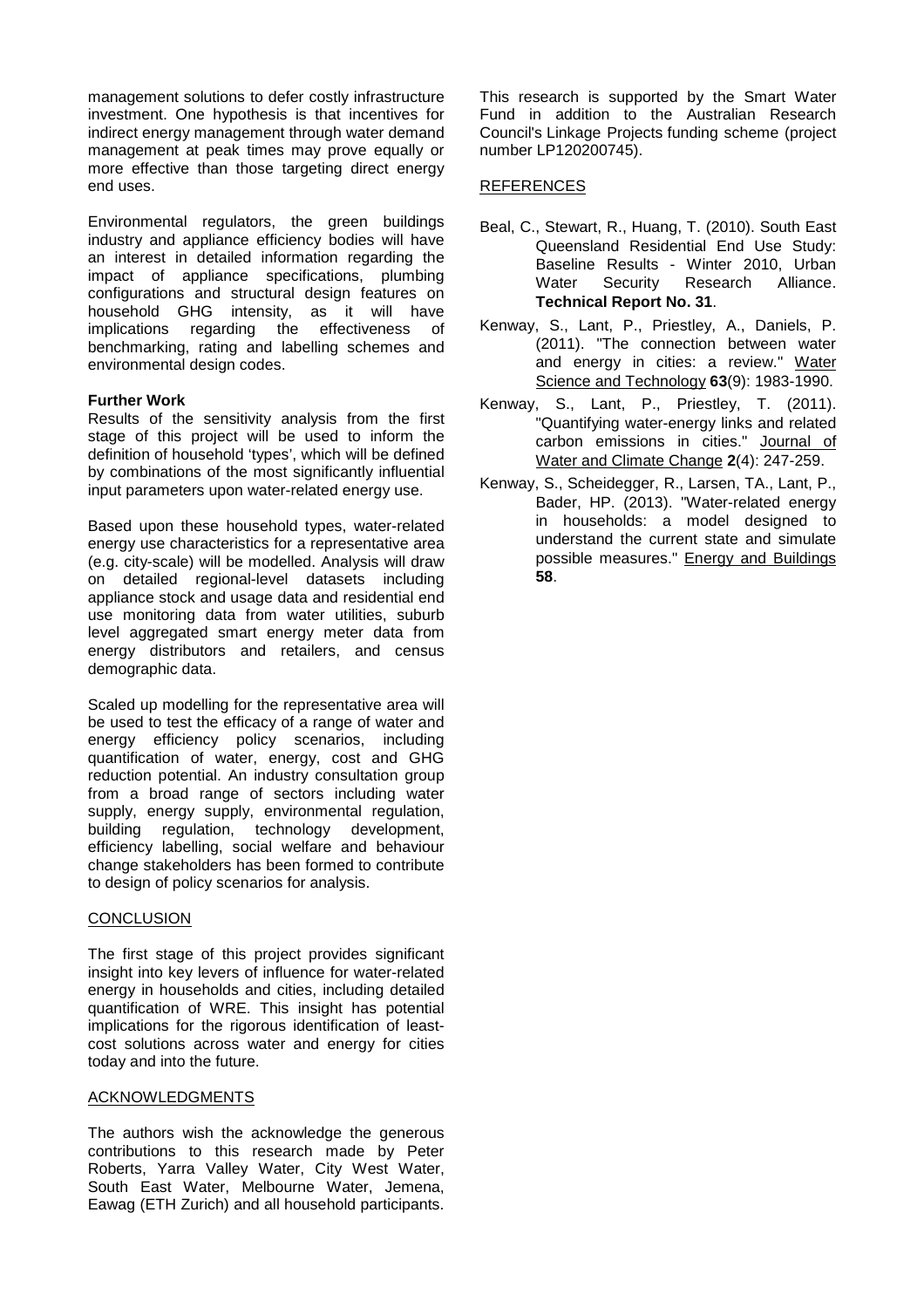Table 1: Summary of key household attributes

| ID              | <b>Adult</b> | <b>Type and</b> | Hot                         | <b>Clothes</b> | <b>Heating</b> | Cooling   | Cooking  | Rain              | <b>Outdoor</b> |
|-----------------|--------------|-----------------|-----------------------------|----------------|----------------|-----------|----------|-------------------|----------------|
|                 | /Child       | Age of          | Water                       | Washer         |                |           |          | Water             | Water          |
|                 |              | House           | <b>System</b>               |                |                |           |          | <b>Tank</b>       | <b>Use</b>     |
|                 |              | Large brick,    | Solar +                     | 1 front        | Gas            | Evap      | Gas      | No                | Minimal        |
| HH <sub>1</sub> | 4/0          | 2 storey,       | gas                         | load,          | (central)      | (central) | stove,   |                   | hand           |
|                 |              | 50+ years       | instant.                    | 1 top          |                |           | Electric |                   | watering       |
|                 |              |                 |                             | load           |                |           | oven     |                   |                |
|                 |              | Large brick,    | $\overline{\text{Solar}}$ + | 1 front        | Gas            | Evap      | Electric | No                | <b>Drip</b>    |
| HH <sub>2</sub> | 4/0          | 2 storey,       | gas                         | load           | (central)      | (central) | stove    |                   | irrigation     |
|                 |              | 2 years         | instant.                    |                |                |           | and      |                   |                |
|                 |              |                 |                             |                |                |           | oven     |                   |                |
|                 |              | Small           | Gas                         | 1 front        | Gas            | Electric  | Gas      | Yes               | Manual         |
|                 |              | weatherboard,   | storage                     | load           | (central)      | (wall     | stove,   |                   | watering       |
| HH <sub>3</sub> | 2/2          | 1 storey,       |                             |                |                | mount)    | Electric |                   | from rain      |
|                 |              | $20+$ years     |                             |                |                |           | Oven     |                   | water          |
|                 |              |                 |                             |                |                |           |          |                   | tank           |
|                 |              | Medium          | Gas                         | 1 top          | Gas            | Evap      | Gas      | Yes               | Manual         |
|                 |              | weatherboard,   | instant.                    | load           | (central)      | (central) | stove,   |                   | watering       |
| HH4             | 2/2          | 1 storey,       |                             |                |                |           | Electric |                   | from rain      |
|                 |              | 58 years,       |                             |                |                |           | oven     |                   | water          |
|                 |              |                 |                             |                |                |           |          |                   | tank           |
|                 |              | Large brick,    | Gas                         | 1 front        | Gas            | None      | Gas      | N <sub>o</sub>    | Drip           |
| HH <sub>5</sub> | 2/0          | 1 storey,       | instant.                    | load           | (space)        |           | stove    |                   | irrigation     |
|                 |              | 20+ years,      |                             |                |                |           | and      |                   |                |
|                 |              |                 |                             |                |                |           | oven     |                   |                |
|                 |              | Medium          | Electric                    | 1 top          | None           | None      | Electric | No                | None           |
| HH <sub>6</sub> | 4/0          | weatherboard,   | storage                     | load           |                |           | stove    |                   |                |
|                 |              | 1 storey,       |                             |                |                |           | and      |                   |                |
|                 |              | $100+$ years    |                             |                |                |           | oven     |                   |                |
|                 | 2/2          | Medium          | Gas                         | 1 front        | Electric       | Electric  | Gas      | $\overline{Y}$ es | No             |
|                 |              | weatherboard,   | storage                     | load           | (reverse       | (wall     | stove,   |                   |                |
| HH <sub>7</sub> |              | 2 storey,       |                             |                | cycle),        | mount)    | Electric |                   |                |
|                 |              | 100 years       |                             |                | Gas            |           | oven     |                   |                |
|                 |              | upper floor 15  |                             |                | (space)        |           |          |                   |                |
|                 |              | years lower     |                             |                |                |           |          |                   |                |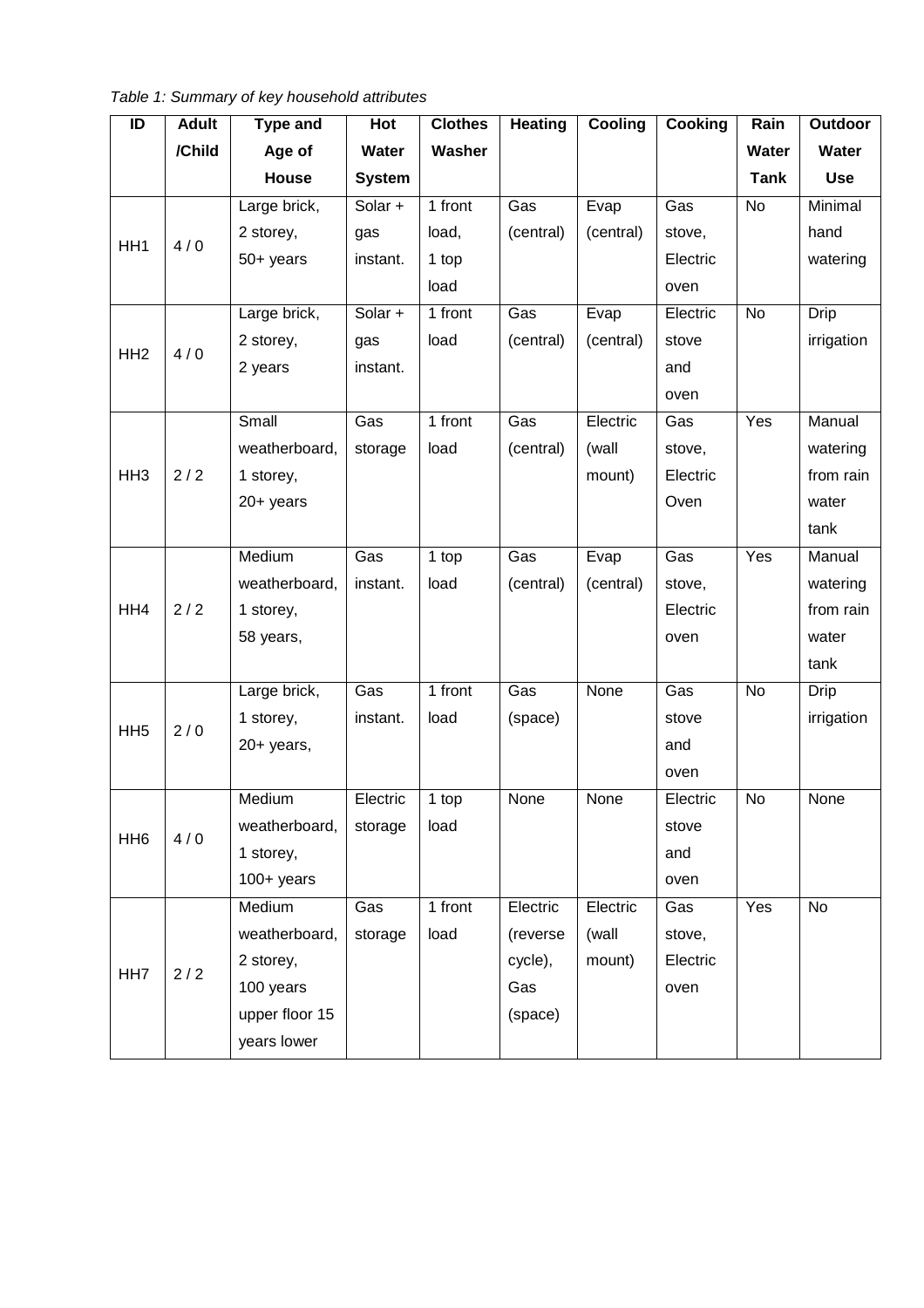Table 2: First pass model validation outcomes

| <b>Parameter</b>                 | <b>Source</b>  | <b>Units</b> | HH <sub>1</sub> | HH <sub>2</sub> | HH <sub>3</sub> | HH4  | HH <sub>5</sub> | HH <sub>6</sub> | HH7  |
|----------------------------------|----------------|--------------|-----------------|-----------------|-----------------|------|-----------------|-----------------|------|
|                                  | Model          | L/hh.d       | 730             | 860             | 410             | 650  | 175             | 460             | 465  |
| Water Use,<br>Total              | Actual         | L/hh.d       | 540             | 610             | 310             | 440  | 290             | 500             | 450  |
|                                  | Model / Actual | %            | 135%            | 140%            | 130%            | 150% | 60%             | 90%             | 105% |
|                                  | Model          | kWh/hh.d     | 10              | 15              | 10              | 10   | 10              | 30              | 10   |
| Electricity<br>Use, Total        | Actual         | kWh/hh.d     | 15              | 20              | 10              | 15   | 10              | 20              | 10   |
|                                  | Model / Actual | %            | 65%             | 75%             | 100%            | 65%  | 100%            | 150%            | 100% |
|                                  | Model          | kWh/hh.d     | 90              | 20              | 30              | 50   | 20              | <b>NA</b>       | 10   |
| <b>Natural Gas</b><br>Use, Total | Actual         | kWh/hh.d     | TBC*            | 130             | 40              | 85   | 40              | <b>NA</b>       | 10   |
|                                  | Model / Actual | %            | TBC*            | 15%             | 75%             | 60%  | 50%             | <b>NA</b>       | 100% |

\*To be confirmed – inaccuracies with billing data received to date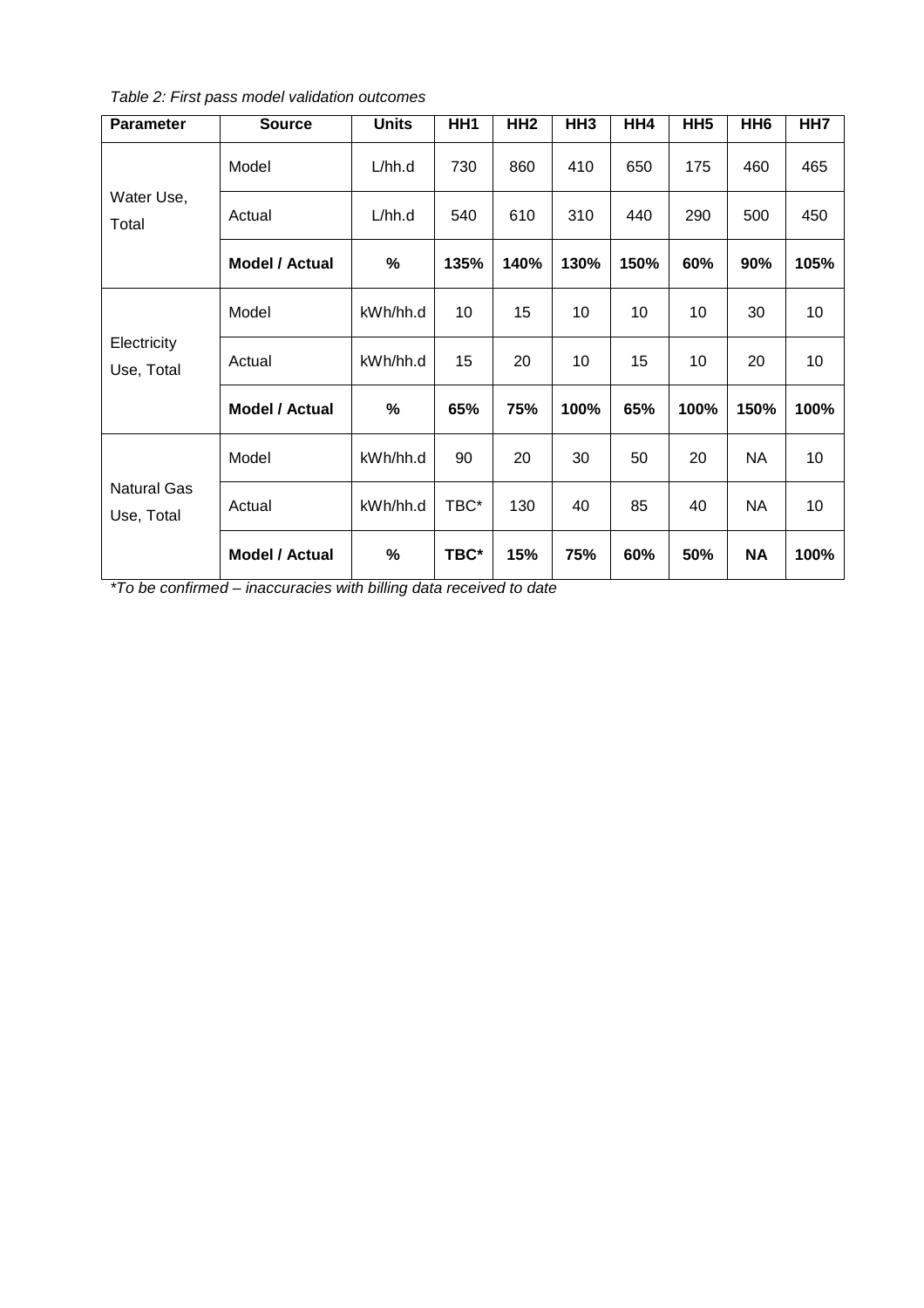Table 3: First pass model outputs: Summary of key water, electricity, natural gas and WRE use breakdowns

| <b>Parameter</b>                                | <b>Units</b>          | HH1           | HH <sub>2</sub> | HH <sub>3</sub> | HH4           | HH <sub>5</sub> | HH <sub>6</sub> | HH <sub>7</sub> |
|-------------------------------------------------|-----------------------|---------------|-----------------|-----------------|---------------|-----------------|-----------------|-----------------|
| Analysis Period                                 | Start                 | Apr-12        | Apr-12          | Apr-12          | Apr-12        | Apr-12          | Oct-11          | Jan-07          |
|                                                 | End                   | <b>Mar-13</b> | <b>Mar-13</b>   | <b>Mar-13</b>   | <b>Mar-13</b> | <b>Mar-13</b>   | Sep-12          | Dec-09          |
| Water Use, Total                                | L/hh.d                | 730           | 860             | 410             | 650           | 175             | 460             | 465             |
| Water Use, Shower                               | L/hh.d                | 360           | 490             | 130             | 165           | 100             | 240             | 150             |
| <b>Electricity Use, Total</b>                   | kWh/hh.d              | 10            | 15              | 10              | 10            | 10              | 30              | 10              |
| Natural Gas Use,<br>Total                       | kWh/hh.d              | 90            | 20              | 30              | 50            | 20              | <b>NA</b>       | 10              |
| Solar Energy Use,<br>Total                      | kWh/hh.d              | 10            | 15              | <b>NA</b>       | <b>NA</b>     | <b>NA</b>       | <b>NA</b>       | <b>NA</b>       |
| Energy Use, Total                               | kWh/hh.d              | 110           | 50              | 40              | 60            | 30              | 30              | 20              |
| Water-related Energy<br>Use, Total <sup>a</sup> | kWh/hh.d              | 15            | 20              | 10              | 10            | 5               | 10              | 10              |
|                                                 | % of total            | 15%           | 40%             | 25%             | 15%           | 20%             | 30%             | 50%             |
| Energy GHG, Total                               | $kg CO2 - e$<br>/hh.d | 30            | 45              | 15              | 25            | 10              | 35              | 15              |
| <b>Water-related Energy</b>                     | $kg CO2 - e$<br>/hh.d | 5             | 5               | 4               | 5             | 3               | 15              | 5               |
| GHG, Total                                      | % of total            | 15%           | 10%             | 25%             | 20%           | 30%             | 45%             | 30%             |

a Includes solar component of water-related energy use